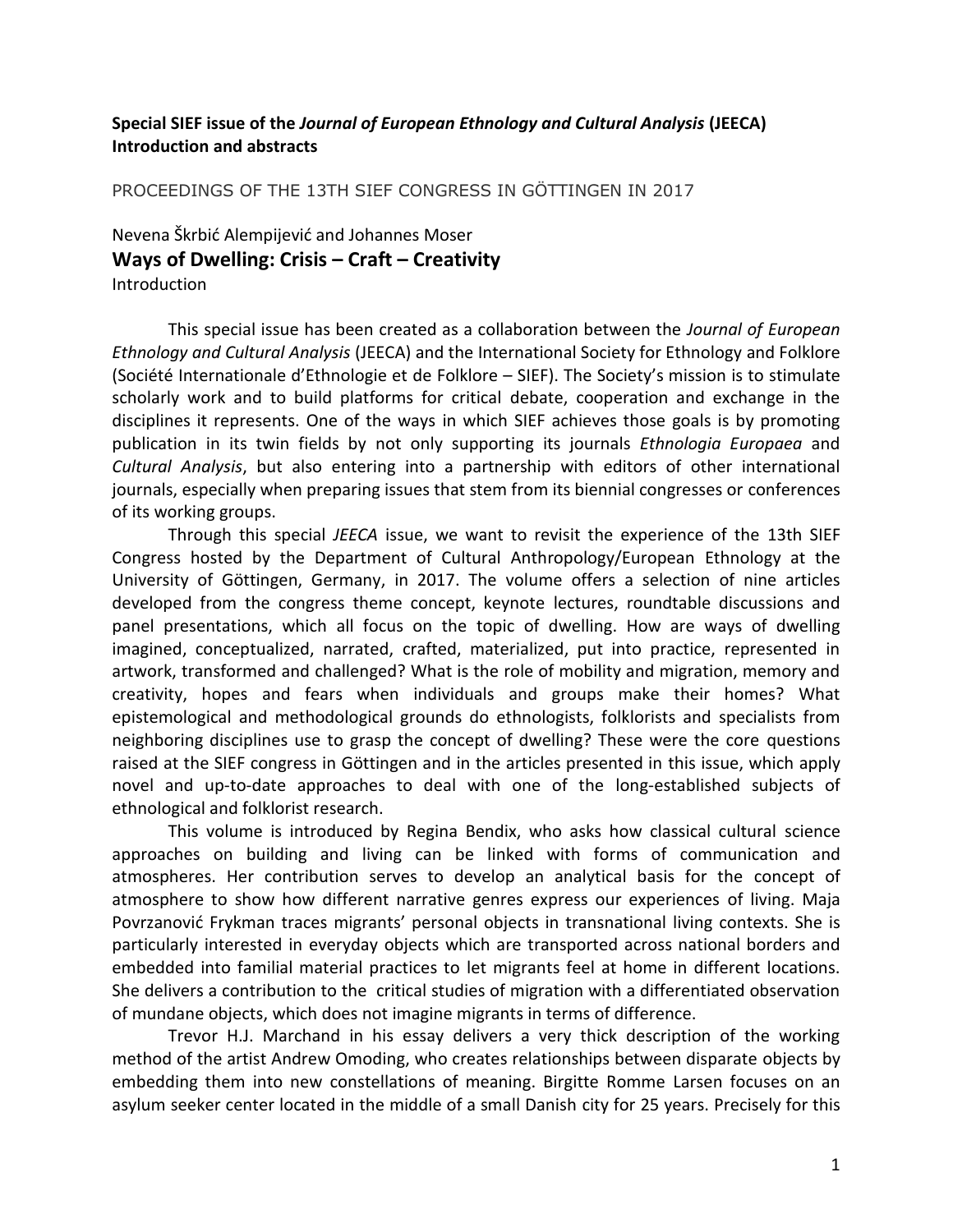reason, a highly specific dynamic of encounters between local residents and asylum seekers arises which she studies from an anthropological perspective.

Saša Poljak Istenič focuses on the oldest socialist quarter in Lubljana, built after 1945, and shows the changes in the post-socialist era. She particularly addresses the ways of operation of participatory processes in which the imaginations of the residents collide with specific power relations that both facilitate and hinder processes of empowerment. Lorenzo D'Orsi is the 2017 winner of the SIEF Young Scholar Prize. His contribution deals with experiences during the military dictatorship in Uruguay. He aims for an engagement with the concept of trauma which goes beyond psychology and, therefore, pursues a multifaceted approach to the traumatic experiences of the victims and their relatives, as well as the social context. In his opinion, the concept of trauma focuses too much on the individual and does not give enough consideration to the historical and political circumstances. His approach is to create possibilities for analyzing victim memories in larger collective contexts.

Hermann Bausinger starts off the series of keynote addresses printed here which concluded the conference. He devotes his contribution to the role of age and links it to questions of dwelling and dwindling. Starting from fundamental considerations on aging and aging research, Bausinger arrives at the connection between housing and concepts of home as well as the significance of habits in living and in life overall. Walter Leimgruber focused his concluding address on the construction of concepts of home. In a historical overview, he shows the romanticizing of the term 'home,' one the one hand, and the significance of inclusion and belonging regarding the possibilities of making oneself at home, on the other hand. The latter is increasingly questioned because of migration and other transformations which characterize current societies and let many people long for a kind of home that has never existed as such. In her concluding contribution to this volume, Beate Binder links the overarching aspects of this conference with fundamental anthropological considerations. She drafts dwelling as a concept or a perspective with which very different subjects can be researched. In doing so, she links the aspect of dwelling with central anthropological concepts and key terms which were also discussed at this conference. To name but a few, Binder describes assemblage or care as important approaches in describing lifeworlds. The terms crisis, craft and creativity, which appear in the conference title, are reflected and, just like questions about temporalities, futurity and imaginaries, put into a broader anthropological context.

The authors who have contributed to this publication come from diverse institutional contexts and scholarly traditions, from various parts of Europe and different stages of their careers. Their texts are not representative of all the myriad ways of dwelling and around 800 congress presentations that discussed them. However, they view the theme from a multitude of perspectives and, thus, provide us with an insight into the potential of our disciplines to understand, discuss and become involved with people's manifold ways of being and belonging, and cultural and societal mechanisms of inclusion and exclusion from the aspect of dwelling.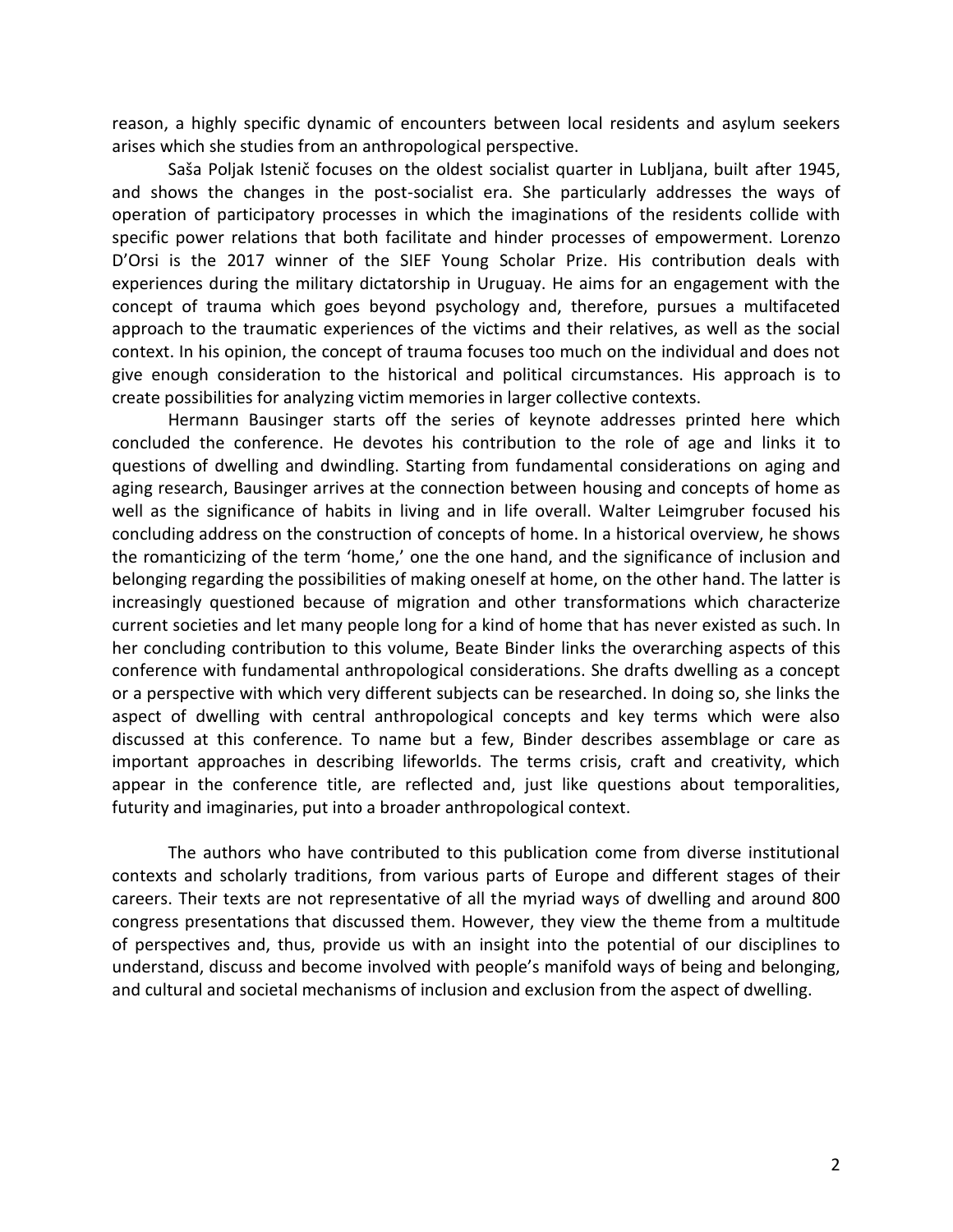# Regina F. Bendix **My Home is My Castle – My Coat is My Refuge** Dwelling, Atmospheres, and Communicative Arts

Abstract: Seeking new approaches to the huge complex from house to hovel, shack to skyscraper, or castle to condominium, the SIEF Congress entitled Dwelling. Crisis – Craft – Creativity sought new avenues to old and well-established areas of research. The present article complements the long history of research on vernacular housing in cultural research with a query on how narration and other communicative arts endow dwellings with atmosphere. Drawing from vernacular and popular sources, the approach seeks an analytic grounding for the concept of atmosphere, in this case, showing how different narrative genres express and/or guide the experience of dwellings and capture sensory perceptions in communicable forms.

Keywords: narrative, atmosphere, sensory perception, space, emotion

Maja Povrzanović Frykman

**Transnational Dwelling and Objects of Connection**

An Ethnological Contribution to Critical Studies of Migration

Abstract: The article argues that empirical attention should be given to migrants' personal engagements with the materiality of transnational dwelling, notably to objects of everyday use. Such objects carried, sent and received across national borders facilitate familiar material practices that, in their turn, help the migrants to feel at home in different locations. At the same time, they lend a sense of connection between migrants, those who stayed behind and homes located in different countries. Positioned at the intersection between ethnology, migration research and studies of material culture, the article draws on Levitt and Glick Schiller's analytical distinction between the ways of being and the ways of belonging, Bourdieu's notion of habitus, and Hage's discussion of hexis. It suggests that ethnographic research on mundane objects in the context of transnational dwelling can destabilize the ways migrants are thought of in terms of difference and, thereby, contribute to critical studies of migration.

Keywords: migration, transnational dwelling, being and belonging, habitus, hexis

# Trevor H.J. Marchand **Dwelling in Craftwork: The Art of Andrew Omoding**

Abstract: The essay explores the ways in which artist Andrew Omoding creates relations between otherwise disparate things, drawing them together into new constellations of meaning that are forever becoming, without fixed starting points or conclusions. Findings suggest the ways in which we come to dwell in practices that afford safety and the possibility for the total immersion of self.

Keywords: art, craftwork, dwelling, practice, immersion of self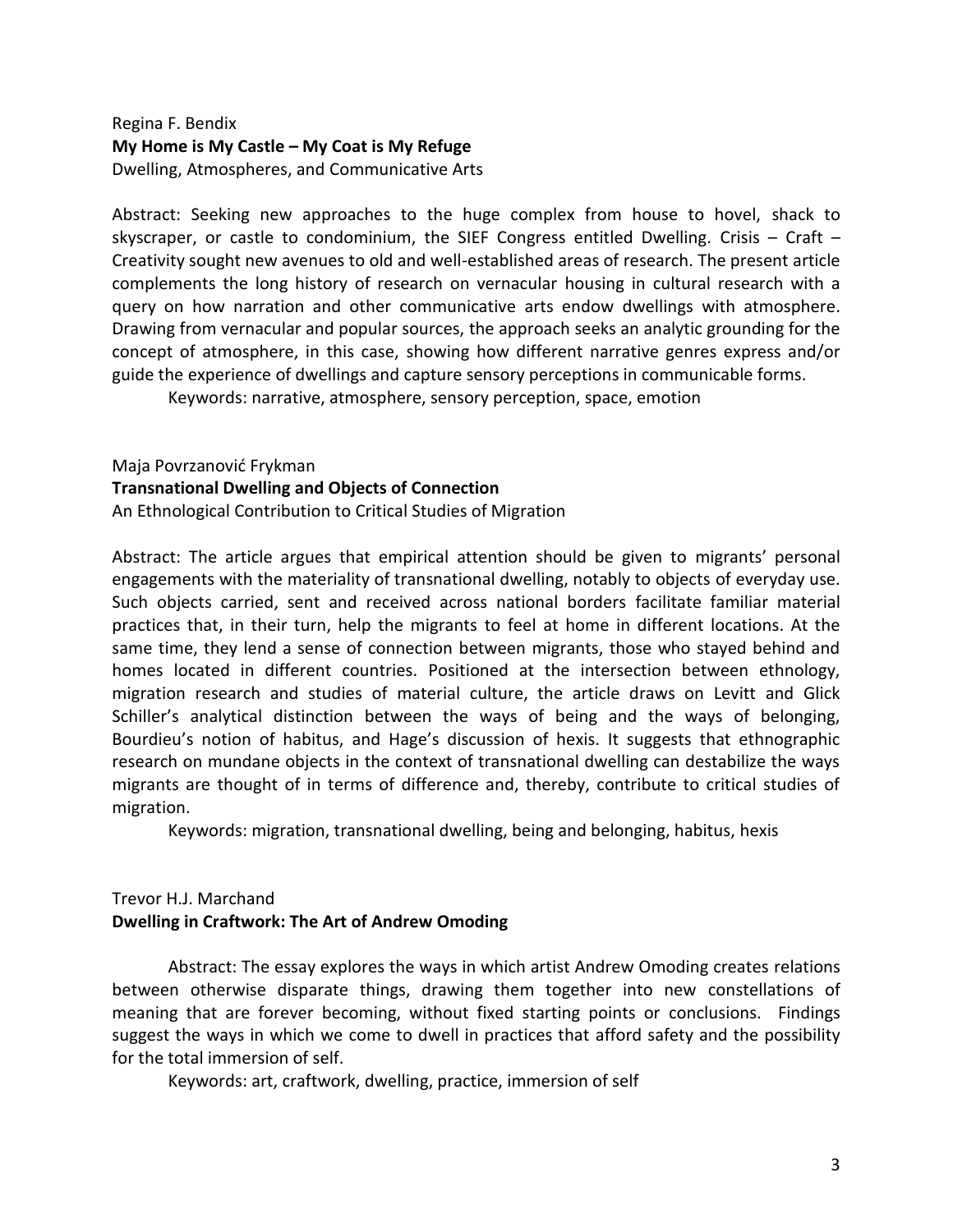# Birgitte Romme Larsen **The Asylum Center as "Just Another Local Institution"** Co-residency and the Everyday Practice of Neighborliness among Asylum Seekers and Locals in the Danish Town of Jelling

Abstract: This article investigates everyday practices of co-residency and 'institutional neighborliness' amongst asylum seekers and local inhabitants in the small Danish town of Jelling. Where asylum centers in Denmark are sometimes faced with local opposition and are often isolated from nearby settlements, the center in Jelling provides a different local migratory scenario. Denmark's oldest asylum center has been located for 25 years in the middle of town, where asylum seekers and local inhabitants share residential and institutional public space. This unique local circumstance invites an ethnographic exploration of how over time and outside of an urban, cosmopolitan setting processes of multiethnic co-residency are shaped, interacted and narrated through everyday physical meetings in public space. The article shows how local cultural history proves paramount for understanding the present-day migratory encounter and outcome in Jelling in its complexity, including the mundane neighborly routines and pragmatic workings through which the institutions of 'the local community' and 'the asylum center' have merged spatially and socially. Today, the asylum center has become "just another local institution." The article, thus, argues that it is necessary to understand the ways in which situated migratory encounters tie in with pre-existing local self-understandings and modes of pragmatism, outside of dominant national discursive positions such as humanitarianism or xenophobia.

Keywords: asylum centers, danish rural communities, institutional neighborliness, everyday pragmatism, local cultural history

# Saša Poljak Istenič **Dwelling Participatory Style**

Power and Empowerment in a Neighborhood. Renovation and Revitalization

Abstract: The article explores dwelling in a post-Second World War neighborhood in Slovenia and focuses on contemporary practices which require or desire the participation of residents. It presents the results from a qualitative case study of *Savsko naselje*, the oldest socialist neighborhood in Ljubljana, which had the first formally established housing community in socialist Yugoslavia and organized the first self-contributed action to improve the neighborhood. It was also the subject of the first city-funded community-led urban renewal in post-socialist Slovenia. The concept of participation, especially in relation to dwelling, is explored through accounts on democracy, development and participatory urbanism. Renovation of two skyscrapers and neighborhood's public spaces then serve as examples of contemporary participatory dwelling practices. The aim is to disclose how participation is imagined by residents and in what way it is realized, revealing the power relations which dominate the process, while simultaneously hindering and encouraging the empowerment of the people involved. Participation brings positive tangible results, but remains mostly passive,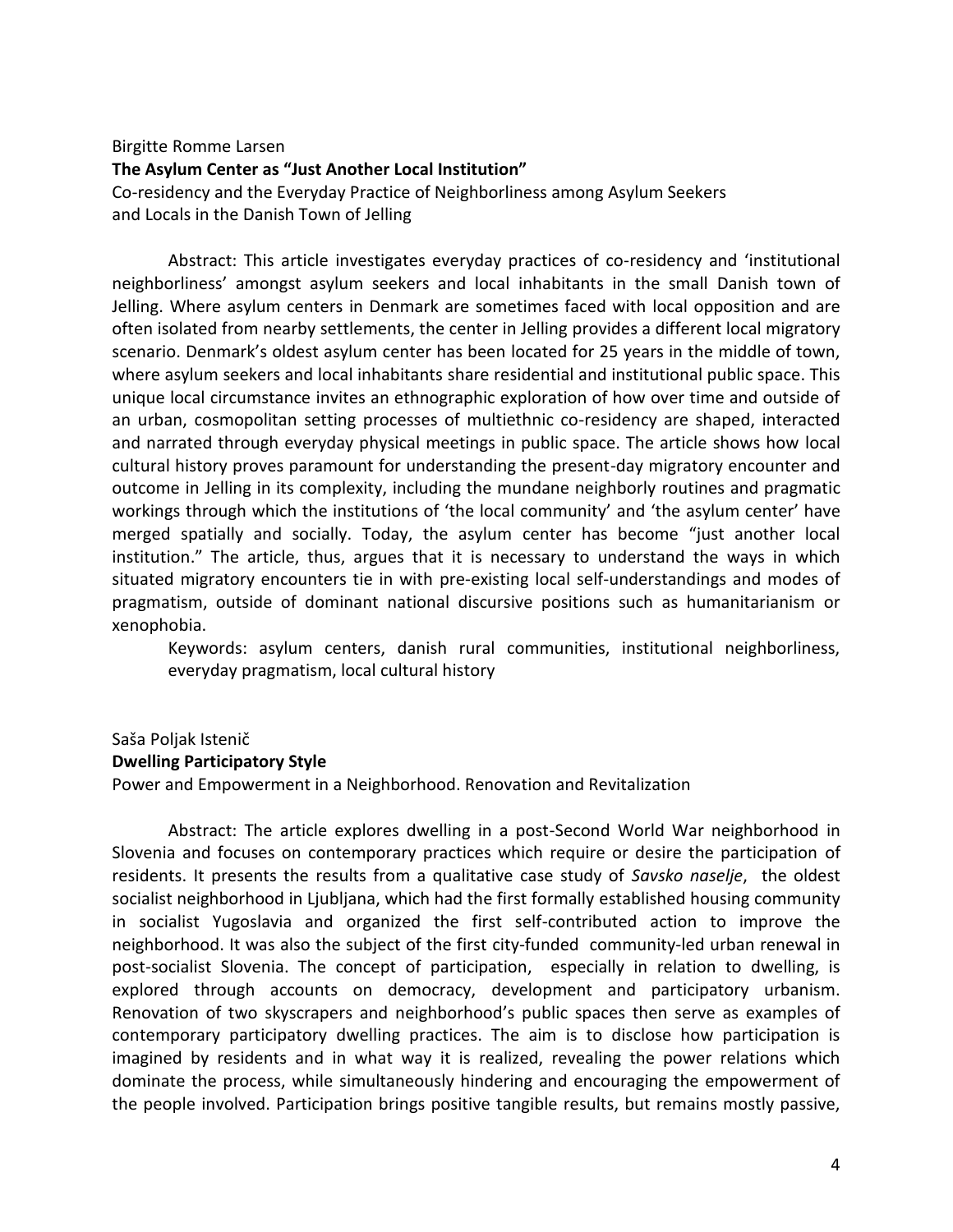especially when it is defined by law and includes obligatory financial contribution and consent to decisions made by others. Due to the practical goals of participative actions, transformative participation, which would empower people to actively engage in such actions, remains an unfulfilled ideal.

Keywords: neighborhood, dwelling, participation, empowerment, housing renovation, urban renewal, Slovenia

#### Lorenzo D'Orsi **Reframing a Painful Past**

The Memories of the Uruguayan Military Dictatorship

Abstract: The purpose of this study is to analyze past and present experiences of former political prisoners who have been affected by the violence of the Uruguayan military dictatorship (1973–1985). It adopts a multifaceted approach to the study of traumatic memories and argues for a de-psychologization of the concept of trauma, too centered on traumatized individuals rather than the historical and political circumstances that are at the root of their suffering and sustain it in the present time. Other themes explored are the gender and political fractures within the mnemonic community of victims, how collective frames shape personal memories, and the transmission of painful experiences through generations. The construction of a scenario in which traumatic memories are recognized as collective wounds to be publicly dealt with is not considered a 'triumph of truth,' but rather a complex moral and political reframing of the past. In this respect, this contribution analyzes the symbolic grammars that have facilitated new social solidarities and emotional identifications through which the victims' memories can reach a wider audience. Finally, it sheds light on the author's intellectual journey through the topics of research and shows how his doctoral fieldwork in Turkey has urged him to rethink the data collected in Uruguay. The aimis to show how anthropological 'facts' are not 'found' but 'made.'

Keywords: Uruguay, traumatic memory, social trauma, violence, comparativism

## Hermann Bausinger **Dwellings and Dwindlings**

Abstract: The paper, following a plenary lecture at the SIEF congress 2017, recommends a revision of a few current conceptions of old age – concerning emotional care for old people in past and presence, the more narrow comprehension of home, the defense of habitual forms of living, and the structural importance of habit. Old age is not a uniform destination but a frame for various ways and styles of living.

Keywords: old age, (emotional) care, housing, mobility, resistance against change, habit